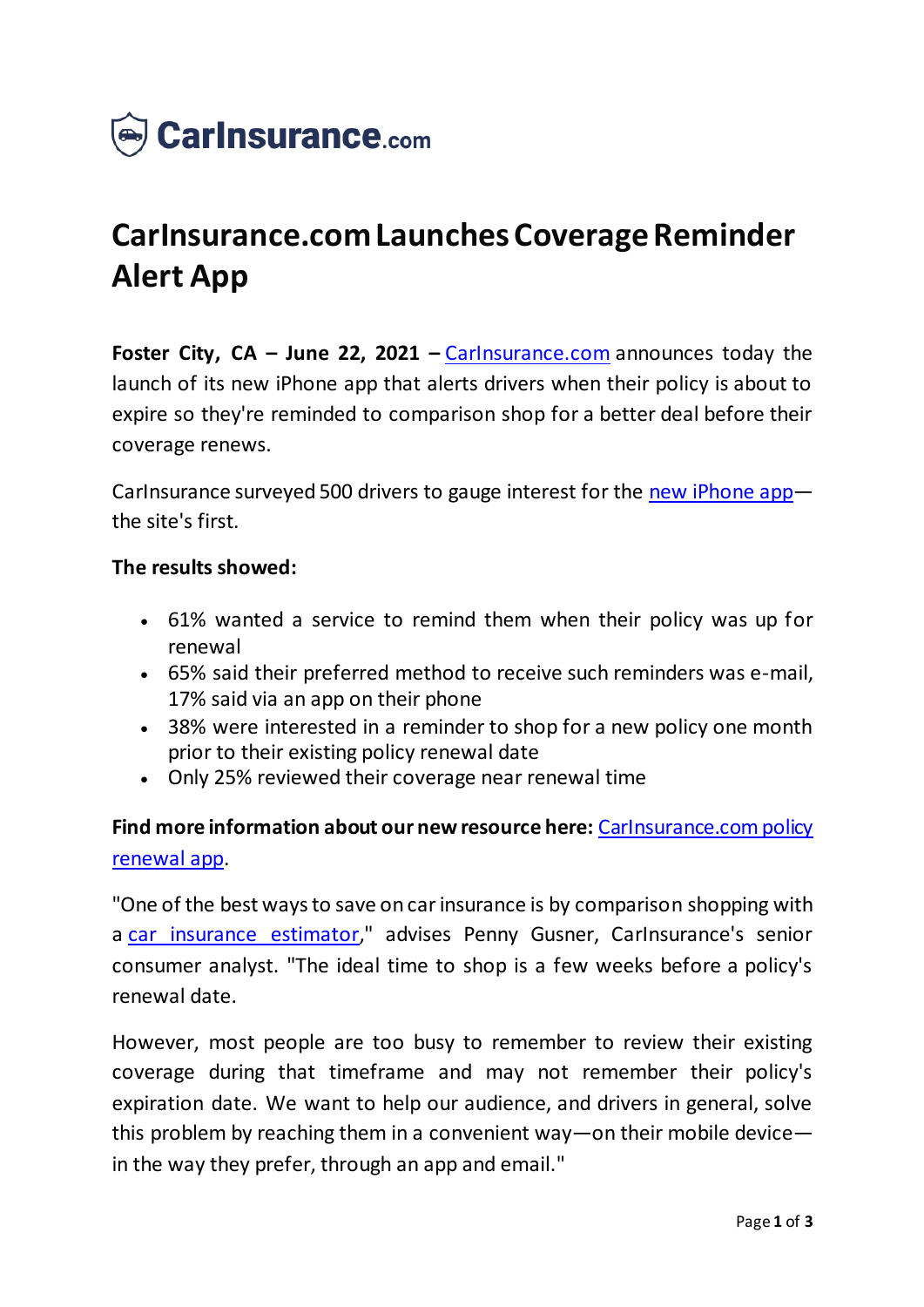## **The CarInsurance.com app allows drivers to:**

- **Set up a car insurance expiration reminder.** On the new app, it takes less than 30 seconds to set up the alert. Consumers enter the insurer, expiration date and timeframe for the notice. Users receive a pop-up alert and a count-down appears when the app is open, indicating the time until the renewal date. Drivers will also receive an email notification. Roughly 30 days out, a reminder appears on the phone's home screen alerting of the impending expiration date.
- **Get customized rate quotes based on the consumer's profile.** To shop for new car insurance, consumers answer five to seven questions. After a few clicks, visitors are given customized matches with insurance companies offering coverage in their area.

A month's warning is ideal, say experts, to adequately compare possible car insurance companies.

"It's enough time to compare at least three other companies," says Gusner. "Consumers can vet the options to make sure it's the one with the lowest rate, has good customer service, financial strength and a positive claims service."

It's wise for drivers to include the cost of [insuring a new car](https://www.carinsurance.com/Articles/how-to-insure-a-new-car.aspx) or buying used car insurance when budgeting for a vehicle purchase.

"Part of being able to afford the car is also affording the insurance costs," Gusner says.

The new app is free and requires no subscription fees.

"There are organizing and calendar apps that people use to keep track of appointments, errands and schedules," adds Gusner. "But there aren't many apps that focus on car insurance renewal reminders or provide a convenient way to shop for coverage."

Consumers may qualify for a discount from their present insurer or encounter an offer from a new carrier for switching—both would likely be missed without a reminder. While it's possible to switch insurance carriers at any time, it's always ideal to make that switch as a current policy is set to renew.